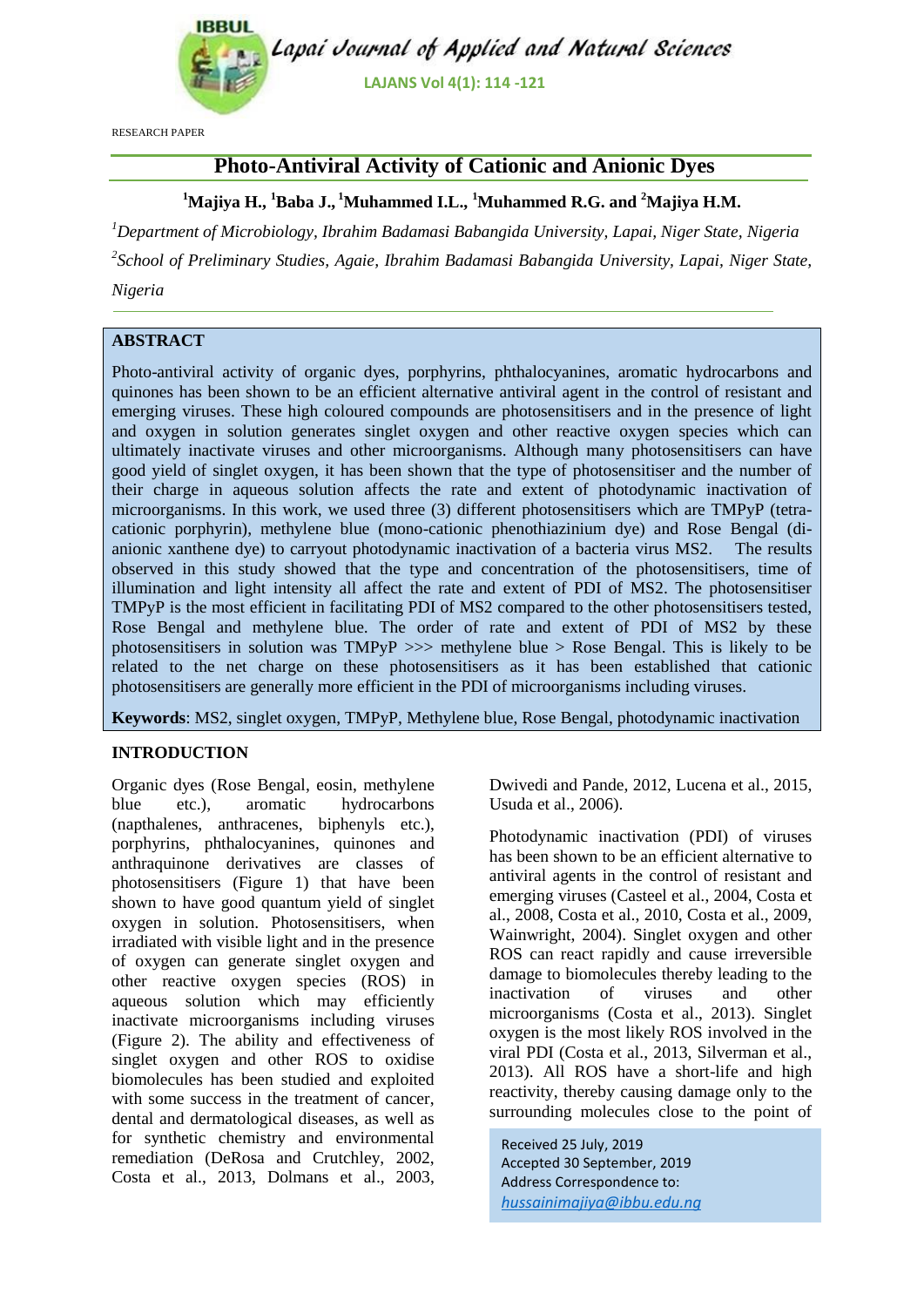ROS generation (Costa et al., 2013). Capsid proteins including host recognition proteins are immediate targets of singlet oxygen mediated oxidation in non-enveloped viruses, while envelope glycoproteins, including hostrecognition proteins are potential targets of singlet oxygen oxidation in enveloped viruses. Prolonged exposure to singlet oxygen may also result in oxidative damage to viral nucleic acid (Davies, 2003, Gracanin et al., 2009, Hotze et al., 2009, Cho et al., 2010).



Figure 1: Chemical structures of some groups of photosensitisers. Prepared by using ChemDraw Pro 13.0.



Figure 2: Jablonski diagram showing photosensitisation. PS, photosensitiser at ground state;  ${}^{1}PS*$ , photosensitiser at singlet excited state;  ${}^{3}P S^*$ , photosensitiser at triplet excited state; O<sub>2</sub>, molecular oxygen in aqueous solution;  ${}^{3}O_{2}$ , triple oxygen;  ${}^{1}O_{2}$ \*, singlet oxygen; other ROS:  $O_{2}$ , superoxide anion; O<sub>2</sub><sup>-2</sup>, peroxide; .OH, hydroxyl radical; OH-, hydroxyl ion. [\(Costa et al., 2013,](#page-6-0) DeRosa and [Crutchley, 2002\)](#page-6-1).

Photodynamic inactivation (PDI) of viruses has been shown to be an efficient alternative to

antiviral agents in the control of resistant and emerging viruses (Casteel et al., 2004, Costa et al., 2008, Costa et al., 2010, Costa et al., 2009, Wainwright, 2004). Singlet oxygen and other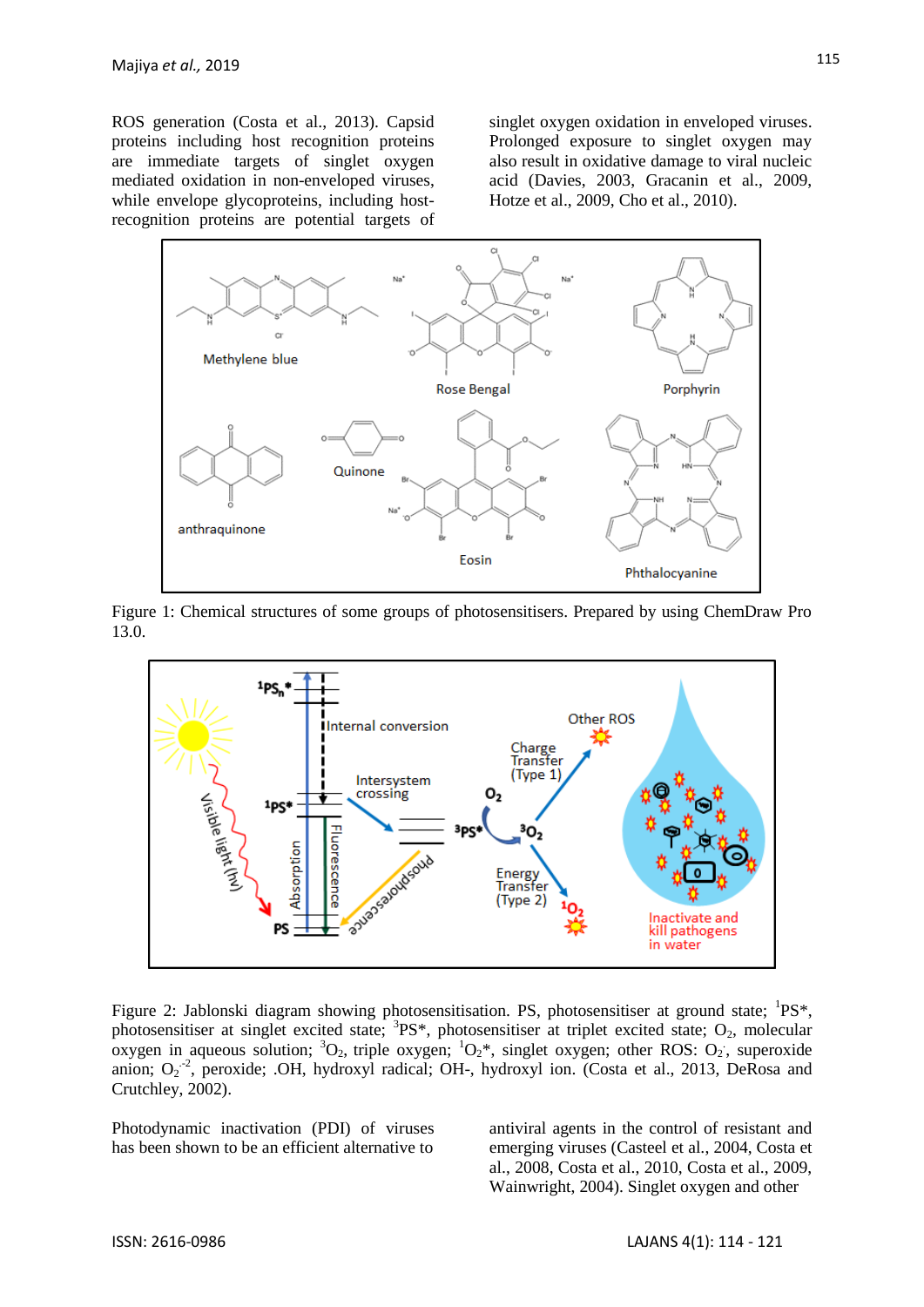Although many photosensitisers can have good yield of singlet oxygen, it has been shown that the type of photosensitiser and the number of their charge in aqueous solution affects the rate and extent of photodynamic inactivation of microorganisms. Some experts have shown and argued that since most microorganisms have net negative charge, cationic photosensitisers should be more efficient in PDI of bacteria and viruses. This is due to positive charge favouring binding of photosensitiser molecule at critical cellular sites, that once damaged by exposure to light, cause loss of cell viability. Also, because the negatively charged microorganisms can bind to the positively charged photosensitiser, this increases the proximity microorganisms to the singlet oxygen generated. Thus, rate and extent of PDI is faster and higher as compared to anionic and neutral photosensitisers [\(Alves et](#page-6-2)  [al., 2009,](#page-6-2) Eichner et al., 2012). Some few studies to determine the effect of the photosensitiser type and number of charge on the inactivation of microorganisms were done using bacteria models [\(Alves et al., 2009,](#page-6-2) Eichner et al., 2012). However, there is only one study to the best of our knowledge that showed the effect of photosensitiser's charge on the inactivation of viruses (Costa et al., 2008). In that study anionic photosensitiser was not used and only di-, tri- and tetracationic porphyrins were used.

In this work we used three (3) different photosensitisers which are TMPyP (tetracationic porphyrin), methylene blue (monocationic phenothiazinium dye) and Rose Bengal (di-anionic xanthene dye) to carryout photodynamic inactivation of a bacteria virus MS2.

## **METHODOLOGY**

#### **Light source, photosensitisers and virus strain and host bacteria cells**

A Schott KL 2500 LCD (Schott Ltd., Stafford, UK), which provides a cool white light in the visible region of the spectrum was applied as the light source for the PDI experiments. The spectral properties of the light source was determined using a QE Pro, high sensitivity spectrometer, (Ocean Optics, USA). Fluence rates of illumination during photoinactivation experiments were measured using a light meter (Clas Ohlson, UK). Photosensitisers-TMPyP, methylene blue (MB) and Rose Bengal (RB) were purchased without further purification from Sigma Aldrich. Absorption spectra of the photosensitisers in phosphate buffered saline (PBS) (10 mM Na<sub>2</sub>HPO<sub>4</sub>, 1.8 mM KH<sub>2</sub>PO<sub>4</sub>, 137 mM NaCl, and 2.7 mM KCl) were determined using a NanoDrop  $2000<sub>c</sub>$  microspectrometer (Thermo Scientific) at  $20-22$  °C under aerobic conditions and a light intensity of 32 mWcm<sup>-2</sup>. Stock of bacteriophage MS2 the *E. coli* host cells were a gift from Prof. P. Stockley University of Leeds, UK..

### **Detection of singlet oxygen generated by photosensitisers**

Singlet oxygen generated by photo-irradiation in the presence of photosensitiser was measured by spectrophotometry. The method is based on the measurement of a decrease in the absorbance (318 nm) of 2-amino-3 hydroxypyridine when it reacts with singlet oxygen (Komagoe et al., 2011). An assay solution of 2-amino-3-hydroxypyridine (200  $\mu$ M) and photosensitiser (1  $\mu$ M) dissolved in PBS was put in a conventional quartz cell with a light path length of 1 cm and illuminated at 76.63 Wm-2 for 1 - 5 minutes and changes in the  $A_{318}$  before and after photo-irradiation were measured.

### **Propagation and purification of bacteriophage MS2**

The bacteriophage MS2 was propagated in *E. coli* and purified as previously described [\(Majiya et al., 2018\)](#page-6-0).

## **Photodynamic inactivation of MS2**

A range of concentrations of the photosensitisers 0.5, 1 and 5 µM were applied at light intensities of 32 and 466 mW.cm<sup>-2</sup> for durations of illumination 1 and 5minutes. As controls, dark experiments (D) were carried out in the presence of photosensitizer but without illumination, while "no sensitiser" (NS) experiments were exposed to light but in the absence of photosensitiser. All experiments were repeated in triplicate.

The double layer agar plaque assay [\(Kropinski](#page-6-3)  [et al., 2009\)](#page-6-3) was used to determine the infectivity and titre of bacteriophages MS2 after purification and before and after PDI to know the rate and extent of PDI.

### **Statistical and graphical software**

Data from different experiments were imported to Microsoft Excel. All graphical outputs were plotted in Origin Pro 8. The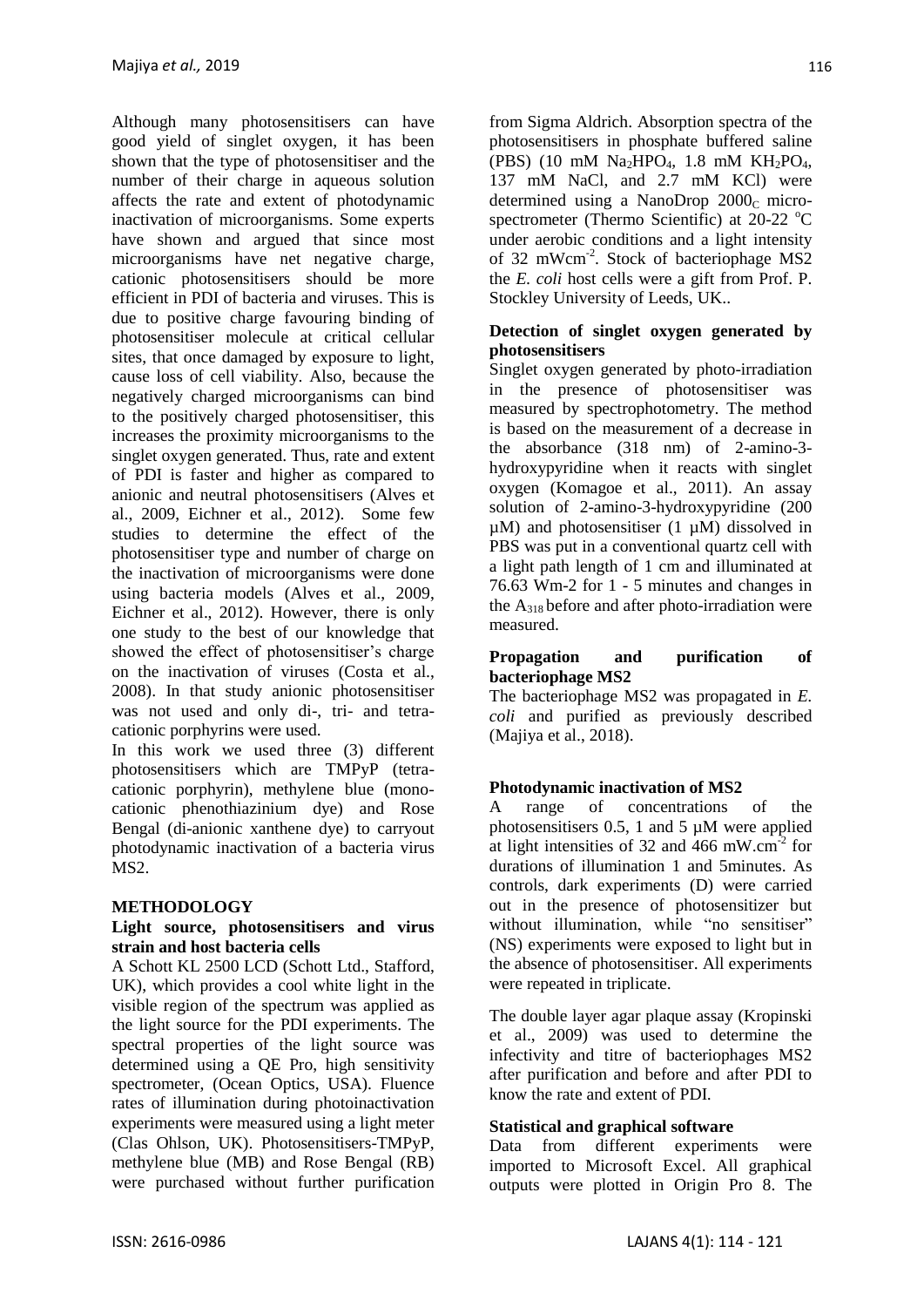schematic was drawn in Microsoft Powerpoint. Chemical structures were drawn using ChemDraw Pro v13.0

### **RESULTS AND DISCUSSION Spectral properties of PDI light source and absorbance spectra of photosensitisers**

Spectral properties of the PDI light source (Schott KL 2500 LCD, Schott Ltd., UK) and the absorbance spectra of photosensitisers-TMPyP, MB and RB were determined. The PDI light source spectra (400 nm – 786 nm) (Figure 3 A) showed that it mainly emitted visible light including some near infrared. However, the emission was within the visible light regions. The PDI light spectra and its peak did not seem to be affected drastically by the different light intensities and colour temperatures/ filters available (Figure 3 A). The spectra absorption peaks for  $32 \text{ mW.cm}^{-2}$ (2650 K, A), 200 mW.cm-2 (2950 K, A), 450 mW cm<sup>-2</sup> (3000 K, B) and 950 mW cm<sup>-2</sup> (3000 K, C) were at 661 nm, 642 nm, 643 nm and 645 nm respectively (Figure 3 A). The absorption spectra of the photosensitisers in PBS showed that their peak absorption was within visible light regions (Figure 3 B). The absorption peaks for TMPyP, MB and RB were at 422 nm, 550 nm and 666 nm respectively (Figure 3 B).



Figure 3: Spectral properties of PDI light source and absorption spectra of photosensitisers. (A), light spectra of our PDI light source (Schott KL 2500 LCD, Schott Ltd., UK). The PDI light source spectra (400 nm – 786 nm) showed that it is mainly emitted visible light including some near infrared. The spectra peak is between 641 nm - 661 nm; (B), absorption spectra of the photosensitisers used in PDI investigations. The absorption peaks for TMPyP, Rose Bengal and methylene blue were at 422 nm, 550 nm and 666 nm respectively.

### **Detection of singlet oxygen generated by photosensitisers**

Spectrophotometric measurement of the decrease in A<sup>318</sup> of 2-amino-3-hydroxypyridine (AHP) when reacted with singlet oxygen was used to detect the singlet oxygen generated by TMPyP, RB and MB. An assay solution of 2 amino-3-hydroxypyridine (200 µM) and a photosensitiser  $(1 \mu M)$  dissolved in PBS was put in a conventional quartz cell with a light path length of 1 cm, and photo-irradiated with light of fluence rate of  $466.45$  mW.cm<sup>-2</sup> for 1 to 5 minutes. Changes in  $A_{318}$  before and after photo-irradiation were measured (Figure 4).

There are several methods of detecting singlet oxygen generated by photosensitisers in solution [\(Komagoe et al., 2011,](#page-7-0) [Kohn and](#page-6-4)  [Nelson, 2007,](#page-6-4) [Kraljic and Mohsni, 1978\)](#page-7-1). We measured singlet oxygen produced by the photosensitisers. [\(Komagoe et al., 2011\)](#page-7-0). However, it is an indirect and semiquantitative method. [\(Komagoe et al., 2011\)](#page-7-0). Our data showed that singlet oxygen was generated by photosensitisers in solution as shown by the decrease in  $A_{318}$  (Figure 3.14). The decrease in  $A_{318}$  was proportionally related illumination time (Figure 3.14), and the implication of this is that photodynamic inactivation of waterborne pathogens using these photosensitisers (TMPyP, RB and MB) will also be dependent on the illumination time amongst other factors.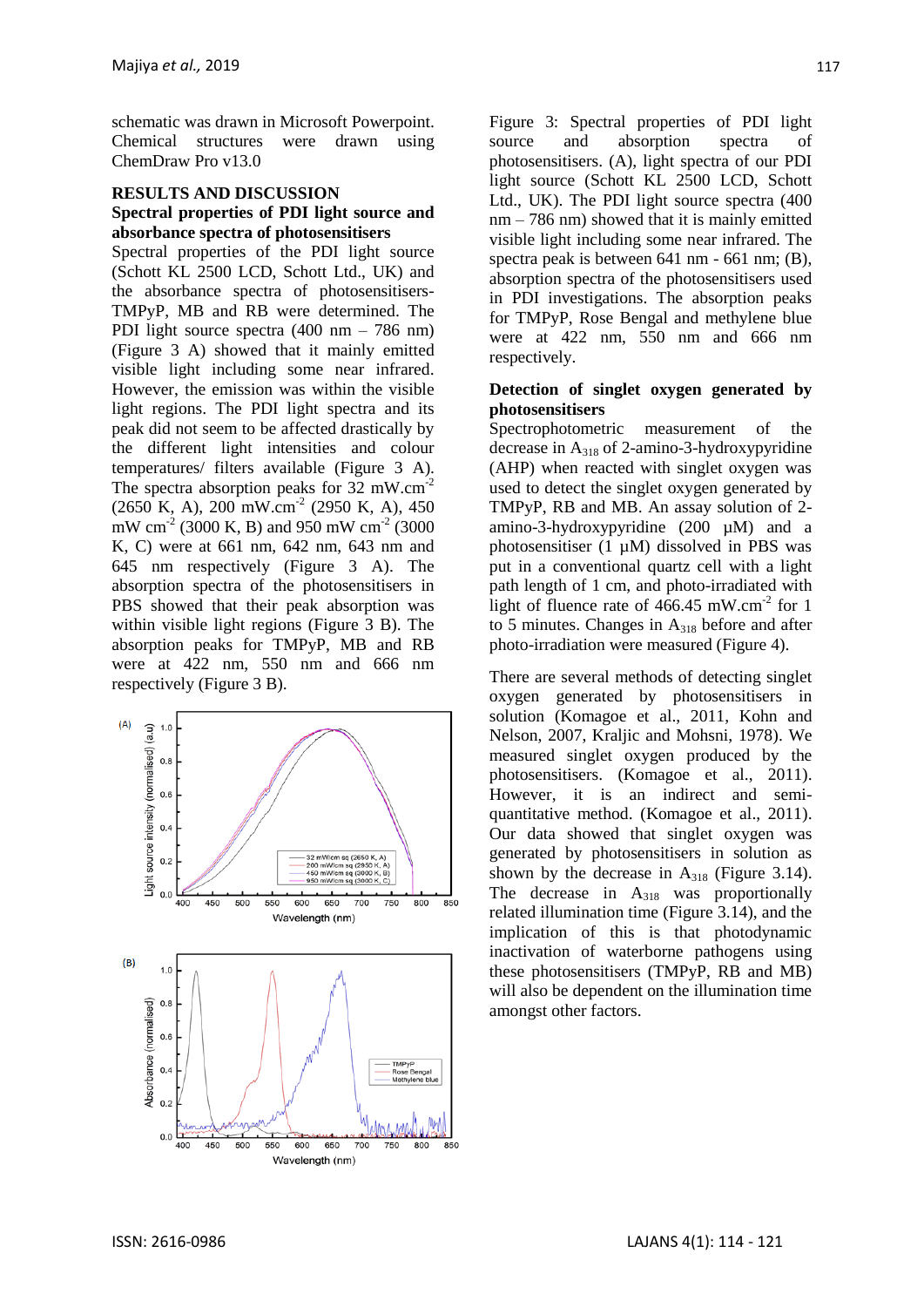

Figure 4: Decrease in absorbance (318 nm) of 2-amino-3-hydroxypyridine due to singlet oxygen generated by the photosensitisers in solution after illumination at different time. Data are mean  $\pm$  standard deviation (n = 3).

#### **Photodynamic inactivation (PDI) of MS2**

The PDI conditions of 0.5  $\mu$ M photosensitisers each,  $32 \text{ mW.cm}^2$  and 1 minute of illumination were first used to investigate the PDI of MS2. These PDI conditions caused complete inactivation of MS2 with TMPyP in solution (Figure 5 A) while no inactivation was observed with MB and RB in solution (Figure 5 A). Also, other PDI conditions (1  $\mu$ M and 5  $\mu$ M of RB and MB, 32 mW.cm<sup>-2</sup> and 466 mW.cm<sup>-2</sup> and 5 min of illumination) were used to investigate PDI of MS2 in solution. Our data showed that even at higher concentrations of 1  $\mu$ M and 5  $\mu$ M each of RB and MB, no inactivation of MS2 was observed for samples illuminated at  $32 \text{ mW.cm}^2$  for 5 min (Figure 5 B). However, when illuminated at  $466$  mW.cm<sup>-2</sup> for 5min, reductions of 3 log PFU/ml of MS2 and complete inactivation were observed for samples treated with 1  $\mu$ M and  $5 \mu M$  of MB respectively (Figure  $5 B$ ). At this light intensity and 5 min illumination, only reduction of 1 log PFU/ml MS2 was observed for sample treated with 5 µM RB and no inactivation was observed for sample treated with 1  $\mu$ M RB (Figure 5 B).



Figure 5: MS2 phage PDI in solution using TMPyP, Rose Bengal and methylene blue. (A), PDI using 0.5 µM of photosensitisers each and illuminated at  $32 \text{ mW cm}^2$ ; (B), PDI using different light intensities. Samples with 1 µM and 5 µM photosensitisers were illuminated at  $32 \text{ mW cm}^{-2}$  which is a low (L) light intensity. Also, samples with same concentrations of the photosensitisers were illuminated at 466 mW  $cm<sup>-2</sup>$  which is a high (H) light intensity. The dark controls were treated with the concentration of photosensitiser shown but not illuminated whilst no photosensitiser controls (NS) were illuminated without photosensitiser present. Data are mean  $\pm$  standard deviation (n = 3).

 $(\blacksquare)$ , TMPyP;  $(\blacksquare)$ , Rose Bengal;

( ), Methylene blue; ( ), Complete inactivation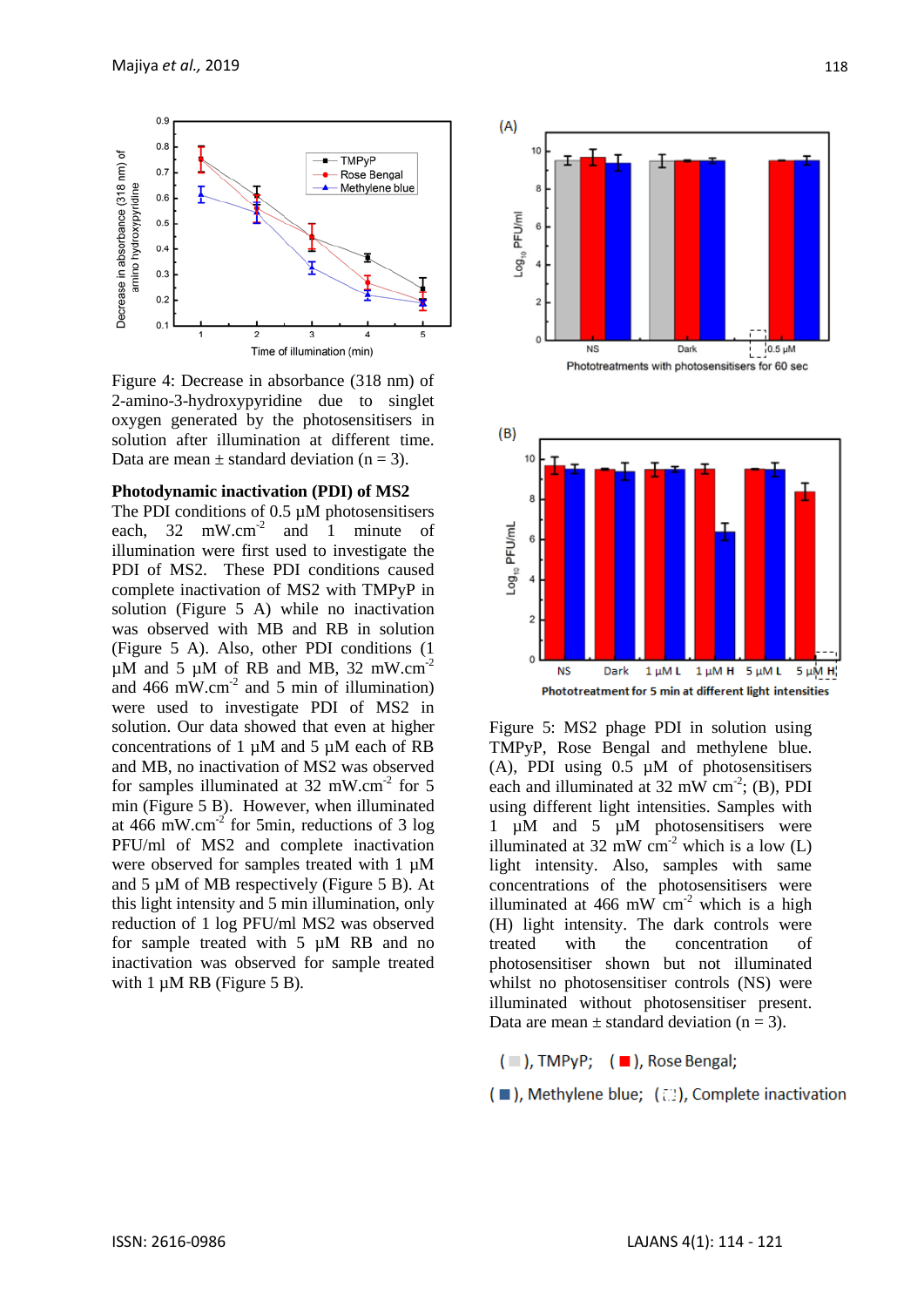## **DISCUSSION**

We used 3 photosensitisers (TMPyP, Rose Bengal and methylene blue) for the PDI of our model virus – bacteriophage MS2 in solution and we found out that TMPyP was the most efficient. TMPyP is a porphyrin, Rose Bengal is a xanthene dye and methylene blue is a phenothiazinium dye (DeRosa and Crutchley, 2002). These photosensitisers have the following required properties of a good photosensitiser;

- i. High absorption coefficient in the visible spectra; the emission spectra of light source we used in this work was 400 nm – 786 nm and the absorption peaks for TMPyP, Rose Bengal and methylene blue were at 422 nm, 550 nm and 666 nm respectively. Also, sunlight could as well be used to excite these photosensitisers. A typical solar spectrum (solar AM1.5) is 300- 1400 nm (Loeb et al., 2016) with a peak at 500 – 600 nm (Jemli et al., 2002).
- ii. A triple state of appropriate energy ( $ET \ge$ 95 kJ mol-1); this allows for efficient energy transfer to ground state oxygen in the water which can then be converted to singlet oxygen. The ET of methylene blue and Rose Bengal are 133.9 kJ mol-1 and 175 kJ mol-1 respectively (Loeb et al., 2016, DeRosa and Crutchley, 2002).
- iii. High quantum yield of the triple state  $(\Phi T > 0.4)$  and long triplet state lifetimes  $(TT > 1 \text{ }\mu\text{s})$ ; the efficiency of the photosensitiser is dependent on the photophysical properties of its lowest excited triple state. The Ф∆ (quantum yield) of methylene blue and Rose Bengal in aqueous solution are 0.52 and 0.76 respectively (DeRosa and Crutchley, 2002). The singlet oxygen  $\Phi\Delta$  (which is directly proportional to triple state energy and quantum yield of the triple state of the photosensitiser) of TMPYP is 0.74 in PBS (Lei et al., 2010).

The photosensitisers TMPyP, RB and MB are all soluble in water and have their absorption peaks within visible light range (Figure 3 B). This means that our source of light for PDI which generates only visible light (Figure 3 A) can excite these photosensitisers to generate singlet oxygen and other ROS in solution and ultimately inactivate MS2 and other

microorganisms. We have also confirmed that the photosensitisers do generate singlet oxygen (Figure 4). Many studies have been reported that TMPyP, RB and MB can cause PDI of viruses in solution [\(Casteel et al., 2004,](#page-6-5) [Wainwright, 2004,](#page-7-2) [Cho et al., 2010\)](#page-6-6). However, our data (Figure 5) indicated that TMPyP is the most efficient in the PDI of MS2. This may be due to differences in the net charges of the photosensitisers used. In solution, TMPyP will have net charge of +4, methylene blue +1 and Rose Bengal -2. Attraction between MS2 (negatively charged) and TMPyP will be greater and thus there will be better proximity of MS2 to singlet oxygen generated by TMPyP. This is in agreement with many reports that tetra and tri cationic photosensitisers causes rapid and high rates of inactivation of microorganisms during PDI [\(Costa et al., 2008,](#page-6-3) [Alves et al., 2009\)](#page-6-2).

### **Conclusion**

The results observed in this study showed that the type and concentration of the photosensitisers, time of illumination and light intensity all affect the rate and extent of PDI of MS2. The photosensitiser TMPyP is the most efficient in facilitating PDI of MS2 compared to the other photosensitisers tested, Rose Bengal and methylene blue. The order of rate and extent of PDI of MS2 by these photosensitisers in solution was TMPyP >>> methylene blue  $>$  Rose Bengal. This is likely to be related to the net charge on these photosensitisers as it has been established that cationic photosensitisers are generally more efficient in the PDI of microorganisms including viruses. The net charge for TMPyP is  $+4$ ,  $+1$  for methylene blue and  $-2$  for Rose Bengal.

### **Acknowledgement**

This work was supported by Petroleum Technology Development Fund (PTDF) [\(PTDF/E/OSS/PHD/MHM/644/14\)](https://www.sciencedirect.com/science/article/pii/S1011134417305705#gts0005), Nigeria. The authors would also like to thank members of the Millner and Stonehouse research groups at the University of Leeds, UK.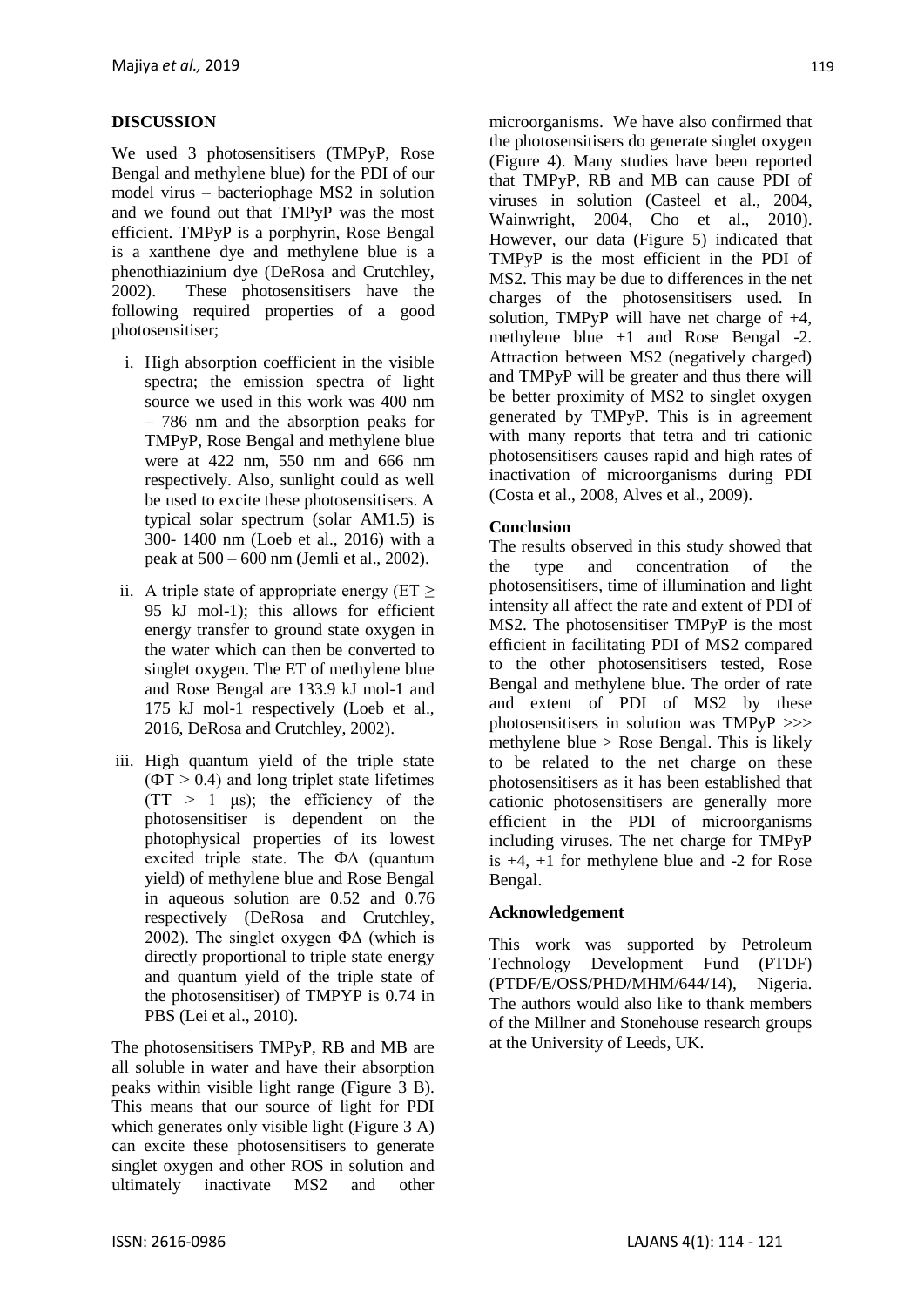#### **REFERENCES**

- <span id="page-6-2"></span>Alves, E., Costa, L., Carvalho, C. M. B., Tome, J. P. C., Faustino, M. A., Neves, M. G. P. M. S., Tome, A. C., Cavaleiro, J. A. S., Cunha, A. & Almeida, A. (2009). Charge effect on the photoinactivation of Gram-negative and Gram-positive bacteria by cationic meso-substituted porphyrins. *Bmc Microbiology,* 9.
- <span id="page-6-5"></span>Casteel, M. J., Jayaraj, K., Gold, A., Ball, L. M. & Sobsey, M. D. (2004). Photoinactivation of hepatitis A virus by synthetic porphyrins. *Photochemistry and Photobiology,* 80, 294-300.
- <span id="page-6-6"></span>Cho, M., Lee, J., Mackeyev, Y., Wilson, L. J., Alvarez, P. J. J., Hughes, J. B. & Kim, J. H. (2010). Visible Light Sensitized Inactivation of MS-2 Bacteriophage by a Cationic Amine-Functionalized C-60 Derivative. *Environmental Science & Technology,* 44, 6685-6691.
- <span id="page-6-3"></span>Costa, L., Alves, E., Carvalho, C. M. B., Tome, J. P. C., Faustino, M. A. F., Neves, M. G. P. M. S., Tome, A. C., Cavaleiro, J. A. S., Cunha, A. & Almeida, A. (2008). Sewage bacteriophage photoinactivation by cationic porphyrins: a study of charge effect. *Photochemical & Photobiological Sciences,* 7, 415-422.
- Costa, L., Alves, E., Carvalho, C. M. B., Tome, J. P. C., Faustino, M. A. F., Neves, M. G. P. M. S., Tome, A. C., Cavaleiro, J. A. S., Cunha, A. & Almeida, A. (2008). Sewage bacteriophage photoinactivation by cationic porphyrins: a study of charge effect. *Photochemical & Photobiological Sciences,* 7, 415-422.
- Costa, L., Carvalho, C. M. B., Faustino, M. A. F., Neves, M. G. P. M. S., Tome, J. P. C., Tome, A. C., Cavaleiro, J. A. S., Cunha, A. & Almeida, A. (2010). Sewage bacteriophage inactivation by cationic porphyrins: influence of light parameters. *Photochemical & Photobiological Sciences,* 9, 1126-1133.
- Costa, L., Carvalho, C. M. B., Tome, J. P. C., Faustino, M. A. F., Neves, M. G. P. M. S., Tome, A. C., Cavaleiro, J. A. S., Lin, Z., Rainho, J. P., Rocha, J., Cunha, A. & Almeida, A. (2009). Sewage bacteriophage photoinactivation by

porphyrins immobilized in solid matrixes. *Current Research Topics in Applied Microbiology and Microbial Biotechnology*, 338-341.

- <span id="page-6-0"></span>Costa, L., Faustino, M. A., Tomé, J. P., Neves, M. G., Tomé, A. C., Cavaleiro, J. A., Cunha, Â. & Almeida, A. (2013). Involvement of type I and type II mechanisms on the photoinactivation of non-enveloped DNA and RNA bacteriophages. *Journal of Photochemistry and Photobiology B: Biology,* 120, 10-16.
- Davies, M. J. (2003). Singlet oxygen-mediated damage to proteins and its consequences. *Biochemical and Biophysical Research Communications,* 305, 761-770.
- <span id="page-6-1"></span>Derosa, M. C. & Crutchley, R. J. (2002). Photosensitized singlet oxygen and its applications. *Coordination Chemistry Reviews,* 233, 351-371.
- Dolmans, D. E. J. G. J., Fukumura, D. & Jain, R. K. (2003). Photodynamic therapy for cancer. *Nature Reviews Cancer,* 3, 380- 387.
- Dwivedi, A. & Pande, U. (2012). Photochemical Degradation of Halogenated Compounds: A Review. *Sci. Revs. Chem. Commn,* 2, 41-452.
- Gracanin, M., Hawkins, C. L., Pattison, D. I. & Davies, M. J. (2009). Singlet-oxygenmediated amino acid and protein oxidation: Formation of tryptophan peroxides and decomposition products. *Free Radical Biology and Medicine,* 47, 92-102.
- Hotze, E. M., Badireddy, A. R., Chellam, S. & Wiesner, M. R. (2009). Mechanisms of Bacteriophage Inactivation via Singlet Oxygen Generation in UV Illuminated Fullerol Suspensions. *Environmental Science & Technology,* 43, 6639-6645.
- Jemli, M., Alouini, Z., Sabbahi, S. & Gueddari, M. (2002). Destruction of fecal bacteria in wastewater by three photosensitizers. *Journal of Environmental Monitoring,* 4, 511-516.
- <span id="page-6-4"></span>Kohn, T. & Nelson, K. L. (2007). Sunlightmediated inactivation of MS2 coliphage via exogenous singlet oxygen produced